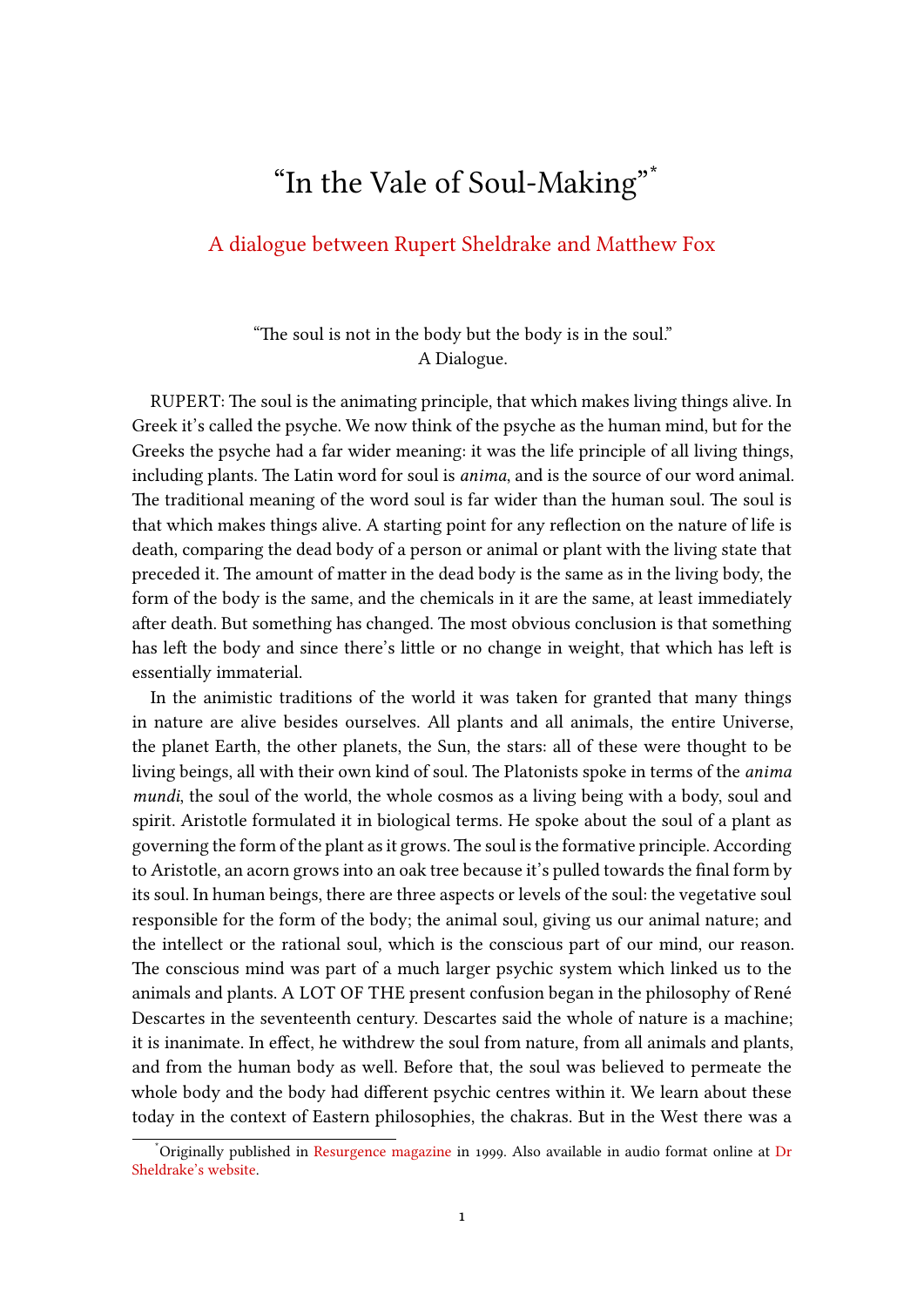very similar understanding. We still have it in Christian liturgies in relation to the heart as the centre of the deepest thoughts. But for Descartes and his followers it was merely a pump, part of the mechanism of the body.

How the rational soul interacted with the machinery of the body was an utter mystery to Descartes and is still a mystery today, because today we still have the same theory. Cartesian dualism has become the standard theory of our culture. The only difference is that the supposed seat of the soul has shifted a couple of inches from the pineal gland into the cerebral cortex. But we're still left with an animating principle inside the brain, somehow controlling the body. This is sometimes called the "ghost in the machine" model of consciousness.

If you go to the Natural History Museum in London, in the section on human biology there is an exhibit called "How You Control Your Actions" with a model of a man with a Perspex window in his forehead through which you can look. Inside the head is a complex array of dials, controls and levers like the cockpit of a jet aeroplane. Then there are two empty seats, presumably for you, the pilot, and your co-pilot in the right hemisphere. This says it all. I've been there when parties of schoolchildren are being led through so that they can understand what contemporary science has to teach us about human nature.

I'm sad to say that in my five-year-old son's kindergarten classroom they have a standard schoolbook called "How Your Body Works." And there are pictures and diagrams of the body full of conveyor belts, escalators, pumps, tubes and so on. Inside the brain there are lots of little men pushing jack plugs into telephone exchanges, looking at dials on computers, pressing buttons and so on. This is the usual modern view. The socalled mind/body problem is so notoriously intractable that most scientists think: why bother with it? The result is that you can be educated as a biologist, as I was, and you can teach in a medical faculty, as I did, without ever mentioning the word consciousness. It doesn't come up.

When Descartes made this division between the realms of matter and spirit, he established a new demarcation between science and religion, defining their boundaries. Science took the whole of nature, including the human body. All nature was secularized. The arts and religion took the soul. In this way a modus vivendi was established between science and religion. Science was concerned with the objective realm of facts; religion and the arts with the subjective realm of values, aesthetics, morality and belief. Science got the better part of the bargain, since it got practically everything, as defined in its own terms.

Well, this is the legacy of Cartesian dualism. But we may be able to go beyond it. To understand how this may be possible, we need to recall the older, pre-Cartesian understanding of the soul. The old view of the soul was very general. It didn't just apply to animals and plants, it even applied to magnets. Thales, the first of the Greek philosophers, said the lodestone has a soul, the magnet has a soul.

A magnet can act at a distance, attracting or repelling things. It can do so without anything in between. If you heat a magnet up, it loses its magnetism. It's as if there's an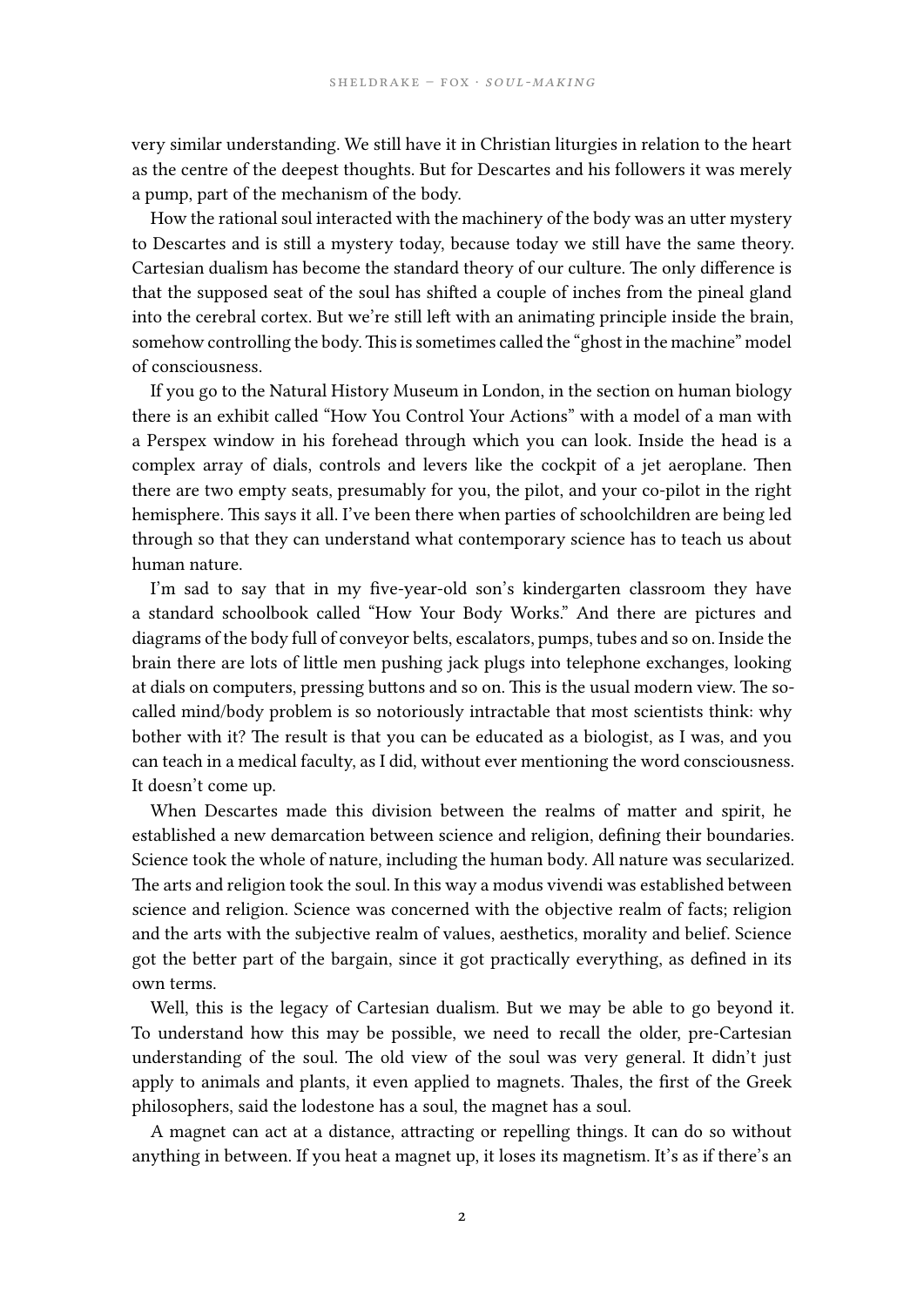animating principle in a magnet that can disappear, just as the animating principle in an animal or plant can disappear. So in the ancient world it was generally believed that the magnet had a soul. The basis of magnetism and electricity was a psychic reality, a psychic entity. William Gilbert, the founder of the modern science of magnetism, whose great book on the subject was published in 1600, still thought in terms of magnetic souls; the compass needle pointed north because of the magnetic soul of the Earth. The soul was part of the common discourse of science right up until the time of Descartes when souls were banished from every aspect of nature.

But magnetism remained. Like Newton's gravitation it worked at a distance. But how? It was a profound mystery that no one could explain. They just forgot about the problem. It wasn't until the nineteenth century that Faraday replaced the old idea of the soul with the new idea of the field. In the 1920s Einstein extended the field concept to gravitation: the gravitational field co-ordinates and holds together the whole Universe, fulfilling the role of the *anima mundi*.

Then fields were introduced into the heart of matter, in the shape of quantum-matter fields. Fields were introduced into biology in the 1920s in the form of morphogenetic, form-shaping fields. They were invisible formative fields which organized the development of animals and plants, maintaining them and underlying their regeneration. According to the British biologist C. H. Waddington, morphogenetic fields have within them attractors. The oak tree has a morphogenetic field containing an attractor, in this case the mature form of the oak, which draws the developing acorn towards it. It plays the same role as what Aristotle called entelechy, the attractor within the soul. In effect the vegetative soul was reinvented as the morphogenetic field, so that everything that the soul did before, the field did now.

Souls have been brought back into science in the guise of fields. My own work is concerned with morphic fields. The morphic fields of organisms underlie not only their form, but also their behaviour; they play the role of the animal soul. They also underlie the activity of the rational mind.

MATTHEW: I really love your writing about the soul as field. This is a profound contribution. What is a field? It is a space for playing in. A field is a place for running in, frolicking in, dreaming in, soaring in, stumbling in, investing our passions in. I think all of those are images of the soul. To me the soul is our passions. It's what we love. As Jesus said, it's where your treasure is. Our treasures are in the fields. Maybe they're hidden: the field is not all above ground. That's part of the invitation to lie down in the field and play in the field. Our souls are where we play and of course also where we suffer, where we fall down and where we fail. The potential of this image of field is untapped. You rightly put it in a non-anthropocentric context. Not only does every individual, plant and animal have soul but mountains and places have soul. Communities have soul and groups create soul. The biosystem itself and Gaia and our Milky Way and cosmos have soul. Our souls shrivelled up during the Cartesian era. If you're cut off from the souls of all the other animals and plants and stars, you're just hiding away inside your own little self-created space. No wonder we have *acedia* (boredom) which is that sin of the spirit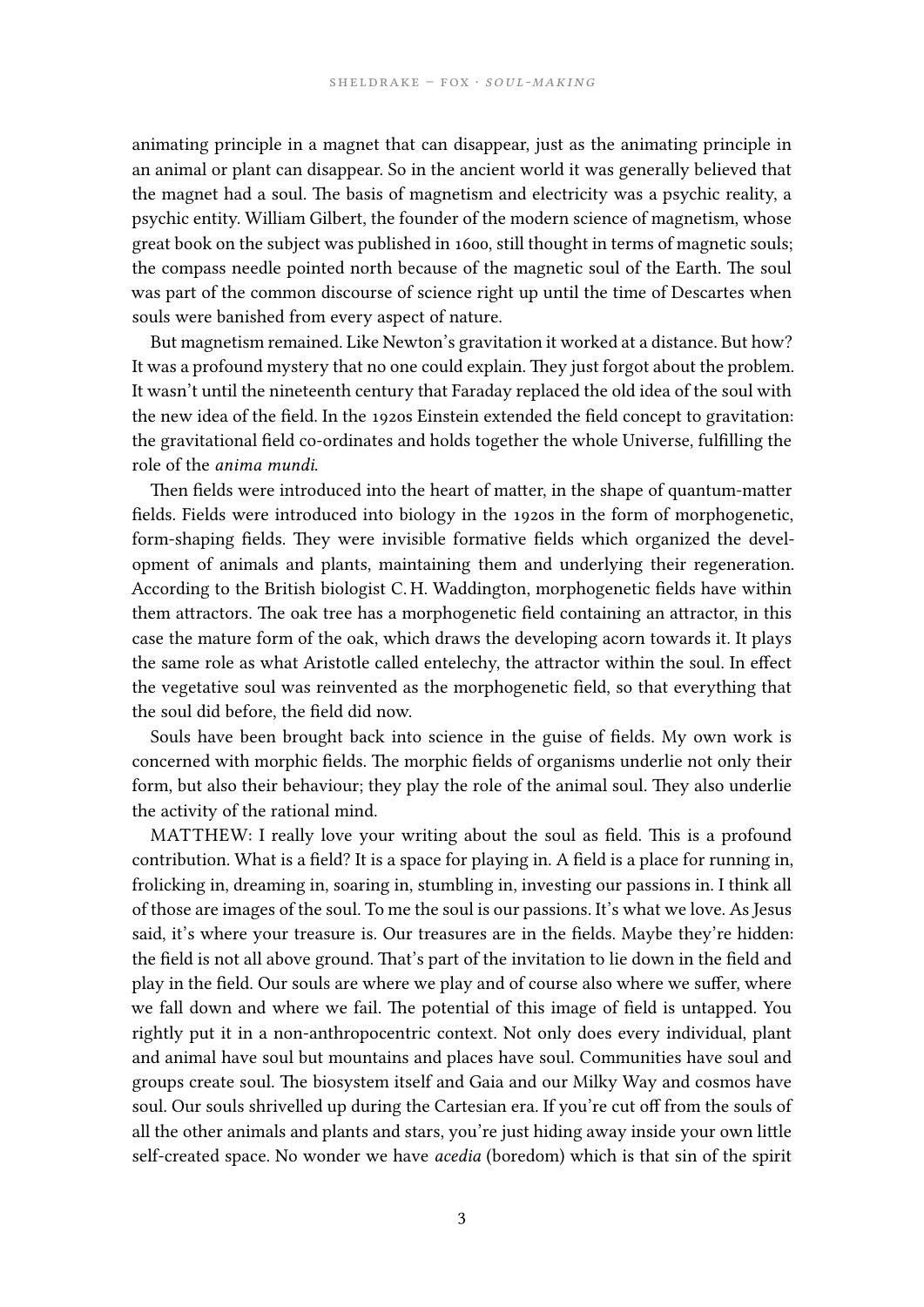that comes, as Aquinas says, from a shrinking of the soul. We have shrunk our souls. That's why we can tear down rainforests: we can destroy our nest. We are separated from the responsibility for our own actions and our connection to all the joy and pain of the world. All this is about souls that have shrunk up. This is why we're into addiction: we're covering up the truth of our shrunken souls with everything from alcohol to drugs to television to shopping to sex.

NOW, HOW IS SOUL related to the body? I just want to say this: the soul is not in the body but the body is in the soul. It's a very important shift of consciousness and it contradicts Plato's belief of the soul as a bird stuck in a cage that's not really going to get free until it dies. Believing that our body is in our souls means our souls are as large as the world in which we live, as the fields in which our minds play, and as the field in which our hearts roam. That's how big our souls are.

If our body is in our soul, then our body is an essential instrument that celebrates and praises, expressing the soul's passions: delight, wonder, joy, desire, grief, pain, suffering. The body is an instrument for our soul. Teresa of Avila's finest book, I think, is *Interior Castle*, her book on the rooms in the mansion of the soul. She goes through seven rooms but she ends her book this way: "Now we've explored seven rooms in your soul, but in fact your soul has millions of rooms, most of which never have their doors opened. And in every one of them there are labyrinths and fountains and jewels and gems and gardens."

One point about exploring the soul is that it's an inner journey. This needs visualization. Eckhart says in the innermost depths of your soul God creates a whole Universe. All past, all present and all future come together in the innermost depths of your soul. The soul experience is about going innermost, it's going to the centre. Rumi says: "There is a forest within, which gives you life. Seek that. In your body lies a priceless gem. If you want to find the greatest treasure, don't look outside, look inside and seek that."

RUPERT: In the modern world, when people talk about the inner life, they mean a life somewhere inside their body and especially inside their brain. Then there's the outer life which is the whole of the external realm. We've internalized this shrunken soul, and think that the inner means something inside our brains, and the outer is something out there. Well, if the soul is extended or expanded, as you said, the inner isn't just confined to our bodies: it's the inner experience of things. Science is based on trying to do everything with the outer experience of things. The objective method is supposed to remove all psychic interests of the scientists from what they're doing. In fact, most scientists are heavily engaged in what they're doing if only for reasons of personal ambition. The idea that they're totally objective, like disembodied minds, is a pretence.

This idea of the inner involvement being not just inside but outside us is the key to breaking down the Cartesian division. What you call the shrunken soul I call the contracted mind, the idea that the mind is contracted into the brain, as opposed to the older view which saw our souls as extended all around us. The old view saw the soul as